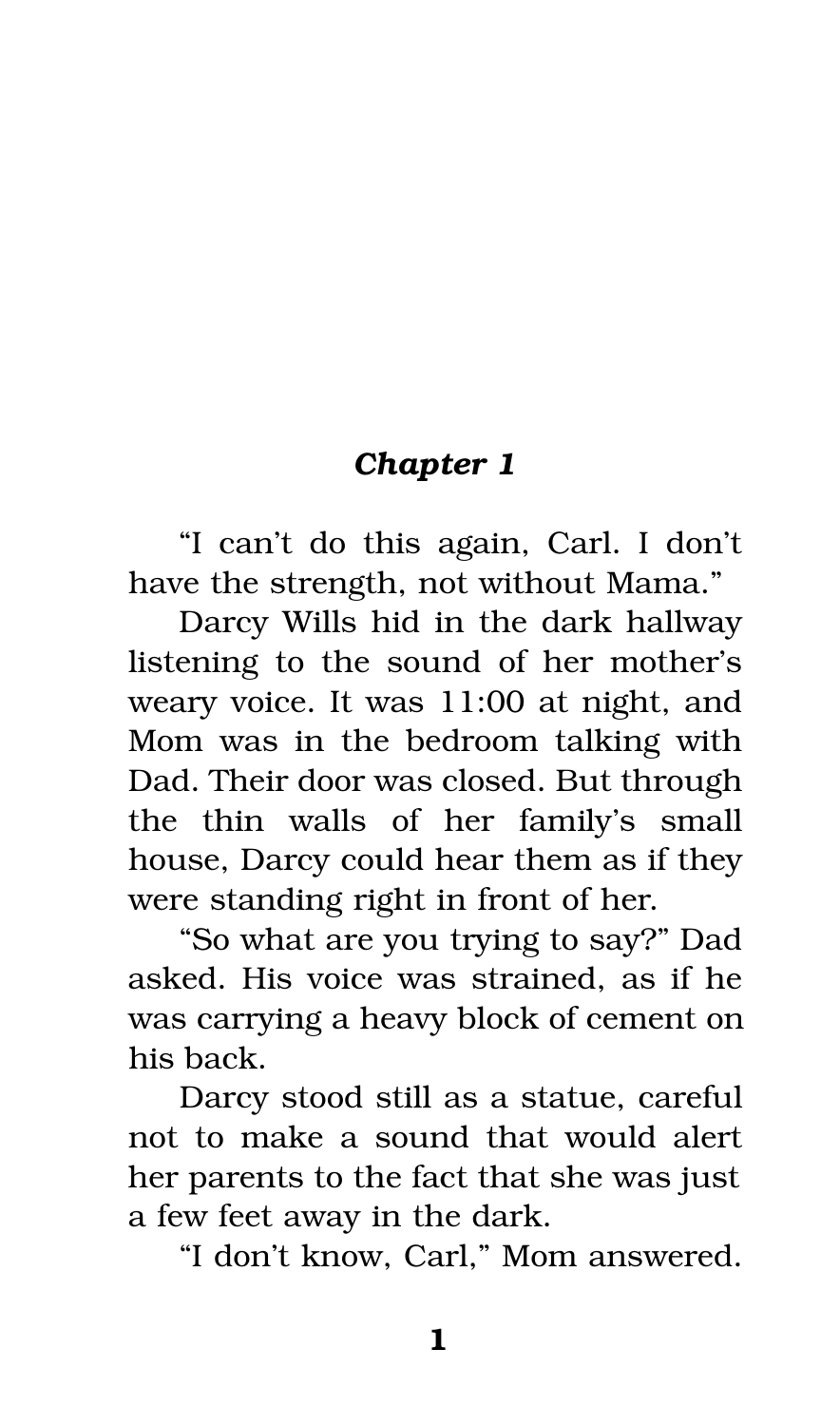"I don't know anything anymore."

There was a moment of silence, and Darcy thought she heard her mother sob.

"I just don't have a good feeling about any of this."

So it *was* true, Darcy thought. Something was definitely wrong with her parents. Darcy had sensed it for days. She had noticed tension between them and had even heard Mom snap a few times, but until now she figured her mother was still recovering from the loss of Grandma.

Only three weeks ago, after a slow, steady decline in her health, Grandma had died in her sleep in the bedroom at the end of the hallway. The loss left a depressing void in the house. But in the three weeks that had passed, the sadness was replaced by an uncomfortable silence, one Darcy couldn't understand.

"Just don't worry about it, Darce," said her sister Jamee last week. Jamee was fourteen, two years younger than Darcy. "Anyway, it's none of your business. Besides, Mom's tough, and Dad's here. They'll be okay."

Darcy had rolled her eyes at her sister's comment. Jamee wasn't the best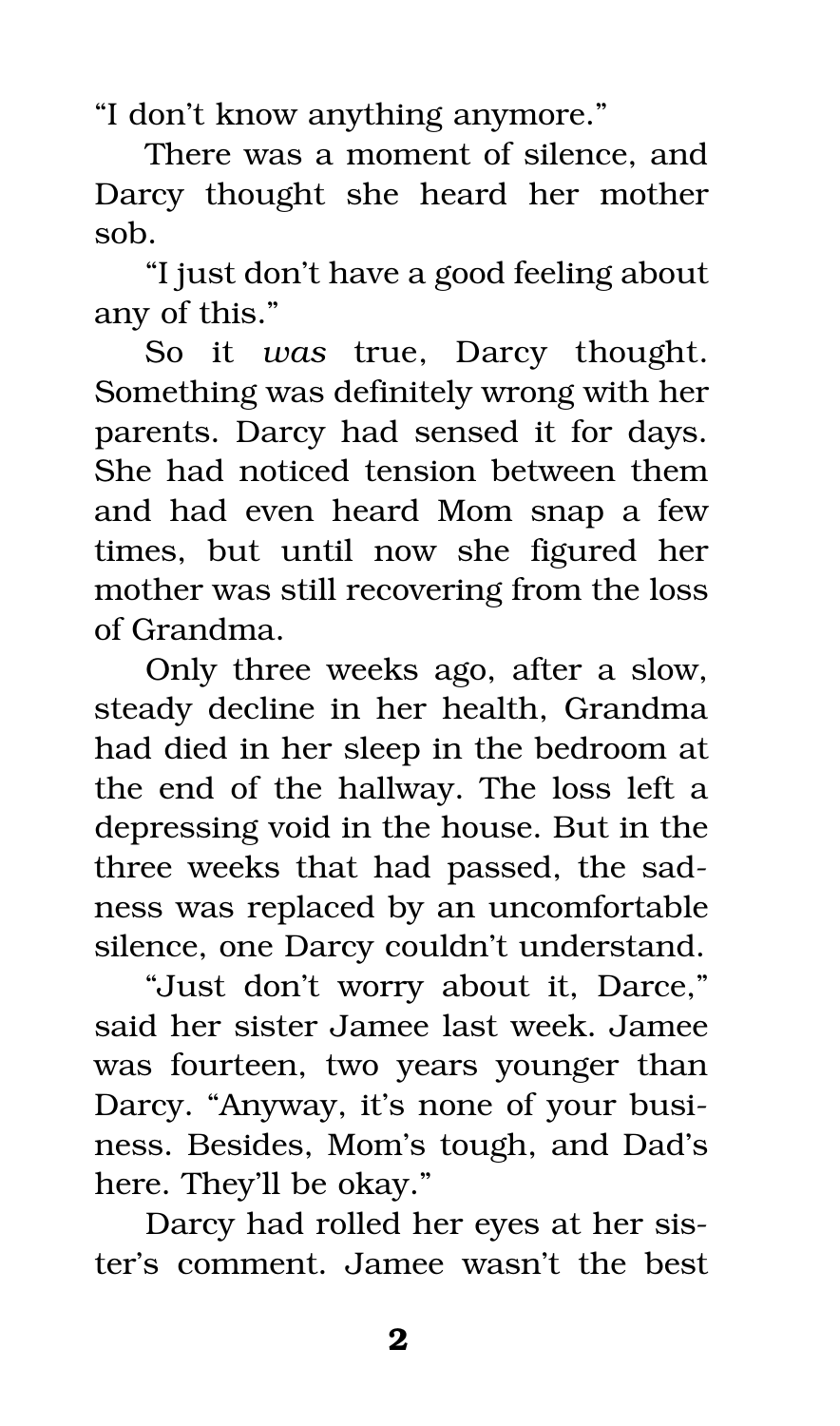person to judge a situation. Only six months ago, she had dated Bobby Wallace, a sixteen-year-old who messed with drugs, hit Jamee, and convinced her to shoplift for him.

"How can you be so sure?" Darcy had asked.

Jamee shrugged off the question. "You know what your problem is, Darcy? You think too much," she said and then left to go to the movies with her friend Cindy Gibson. It was what Jamee always did when anything serious confronted her. Run away. Hide. Ignore it. Anything to avoid things that were unpleasant or difficult. It was Jamee's way, not Darcy's.

*No, the problem is that you don't think enough*, Darcy thought as she watched her sister leave. No matter what Jamee said, Darcy knew the issue with her parents was serious. For weeks, Mom had walked around in a daze, sometimes, it seemed, on the verge of tears.

Yesterday, Darcy even spotted her watching what she hated most—a TV show about a hospital emergency room. For as long as Darcy could remember, Mom had forbidden all medical shows when she was around.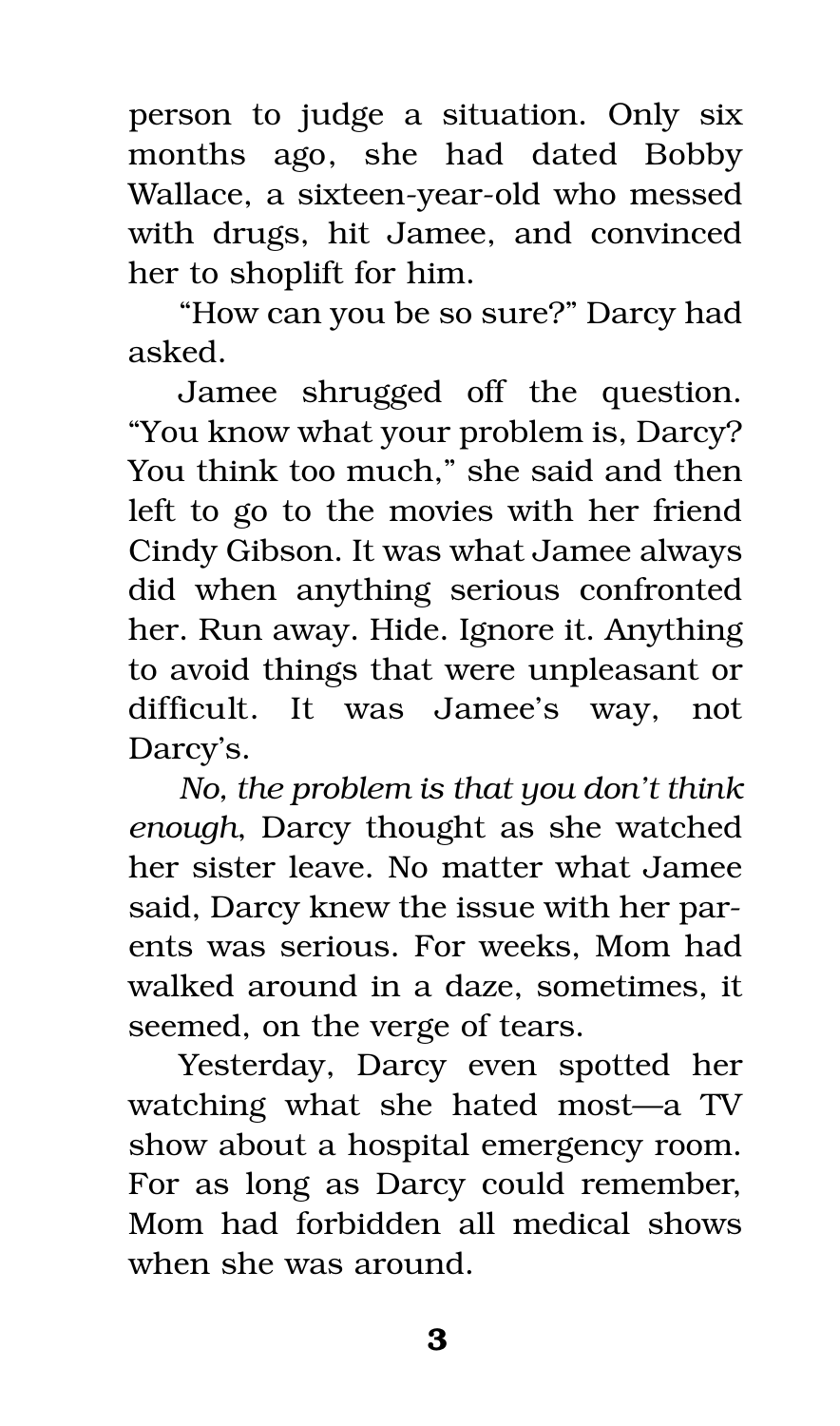"I see that stuff every day at work. I'm not going to watch it when I'm home," she had once declared. Mom was an emergency room nurse. Though she rarely discussed what she saw at the hospital, Darcy knew that her mother witnessed victims of shootings, stabbings, car accidents, and all sorts of diseases. No wonder she didn't want to see it on TV. But last night, she did not even seem to notice the TV doctors trying to revive a patient who had a heart attack. It was as if her mind was somewhere else. As if she wasn't in the room, even though her body was sprawled across the couch.

But tonight, Mom was even worse. Her face looked worn when she came home from the hospital. It wasn't the usual tiredness that made her stretch out on the couch and sleep after she got home. It was deeper, as if Mom's spirit was drained like an old battery.

"Are you all right?" Darcy had asked as Mom came in the front door, slumped onto the living room sofa, and sighed. She had not even said hello to Dad, who was making dinner for her in the kitchen.

"I'm fine," Mom grumbled. Her voice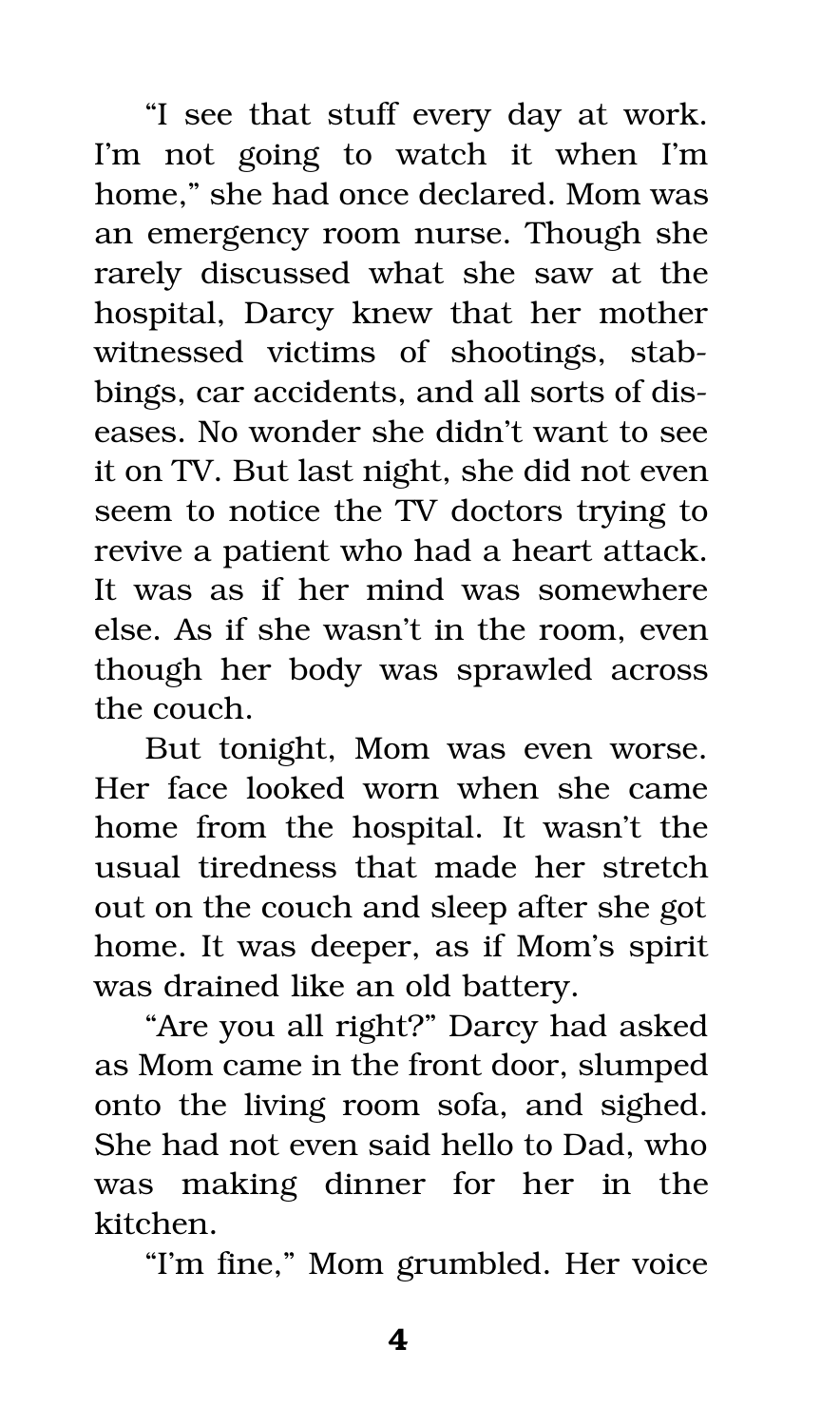had a hollow sound to it, as if she didn't believe her own words.

Darcy was certain her parents were having serious problems. That had to be why Mom was acting so strange. The last time Darcy had witnessed her parents fighting was when she was in middle school, just before her father left. There was the same tension in the house then, the same awkward silence.

"Are you sure you're okay, Mom?" Darcy had asked, hoping her mother would explain what was bothering her. Darcy couldn't help remembering the August day years ago when Dad took her and Jamee out for ice cream. She recalled the pained look on his face and the heavy drag of his steps on the concrete. It was the last thing he did with them before he took off, before the fiveyear span without a phone call, a birthday card, or a single word.

Mom cried every night for a month when Dad left. Seeing her so upset was almost worse than losing Dad. It was a kind of torture that made Darcy shudder whenever she remembered it. Only Grandma's strength enabled Mom to work full time, pay the bills, and hold the family together. Now Grandma was

5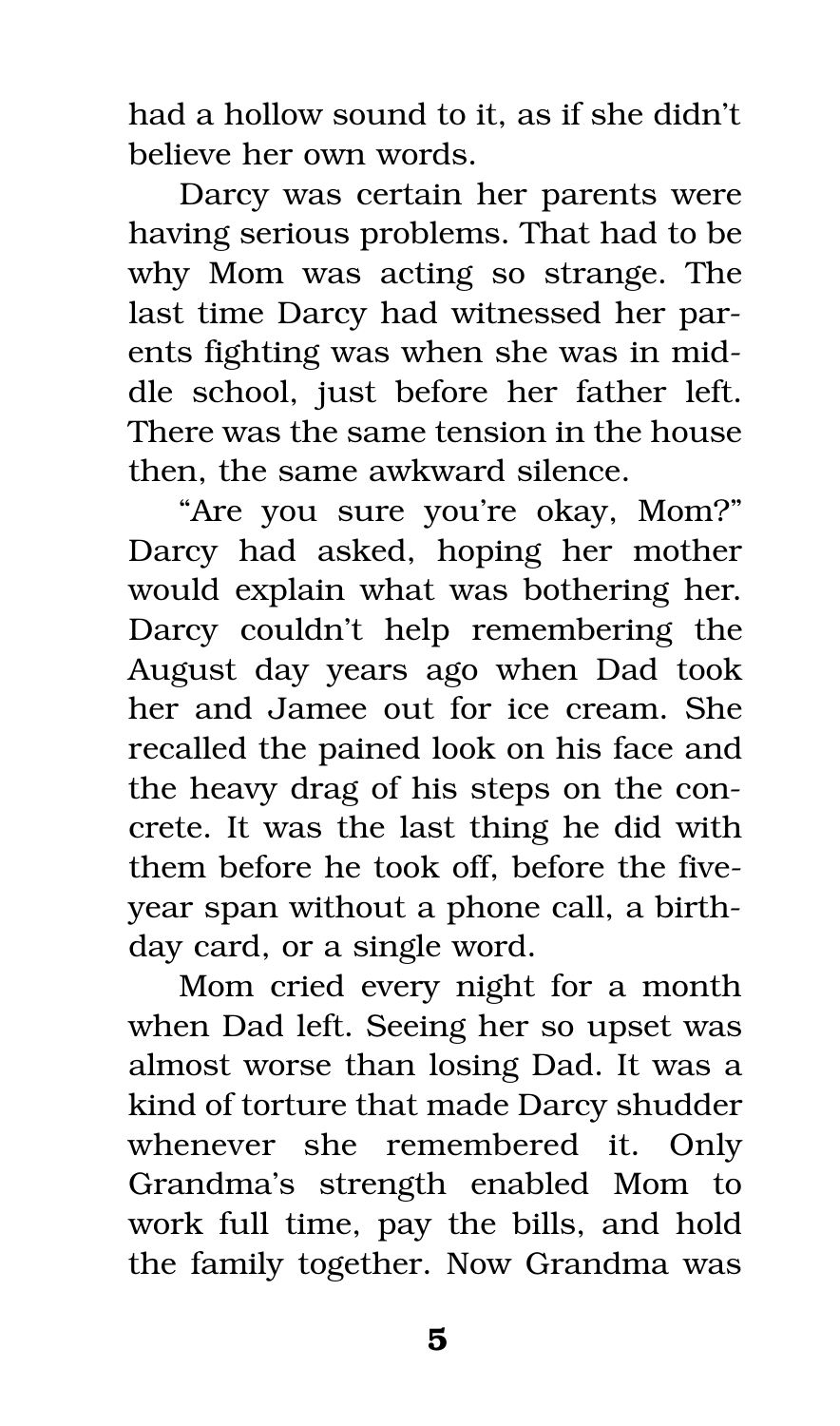gone, and Darcy knew that if her parents split up again, there would be no one for Mom to turn to.

"Yes, I'm sure!" Mom snapped. "I'm just tired. You understand? And you know the one thing that bothers me most when I'm tired? It's people asking me what's wrong."

"Sorry," Darcy said, stepping back. She had not expected Mom to get so angry. It was just more proof that there were major problems in the family.

For the rest of the evening, Mom didn't say a word, even when Jamee came home a half hour late from the movies.

"Cindy's mom was late picking us up," Jamee explained as soon as she walked in.

Darcy did not believe her sister. There was something rehearsed about what she said, as if she had practiced it a few times. But Mom didn't even acknowledge Jamee, who quickly grabbed the cordless phone from the kitchen and retreated into her room.

For two hours, except for the TV, everything was unnaturally quiet. But Darcy knew it was a false calm, like the muffled silence just before a bad storm.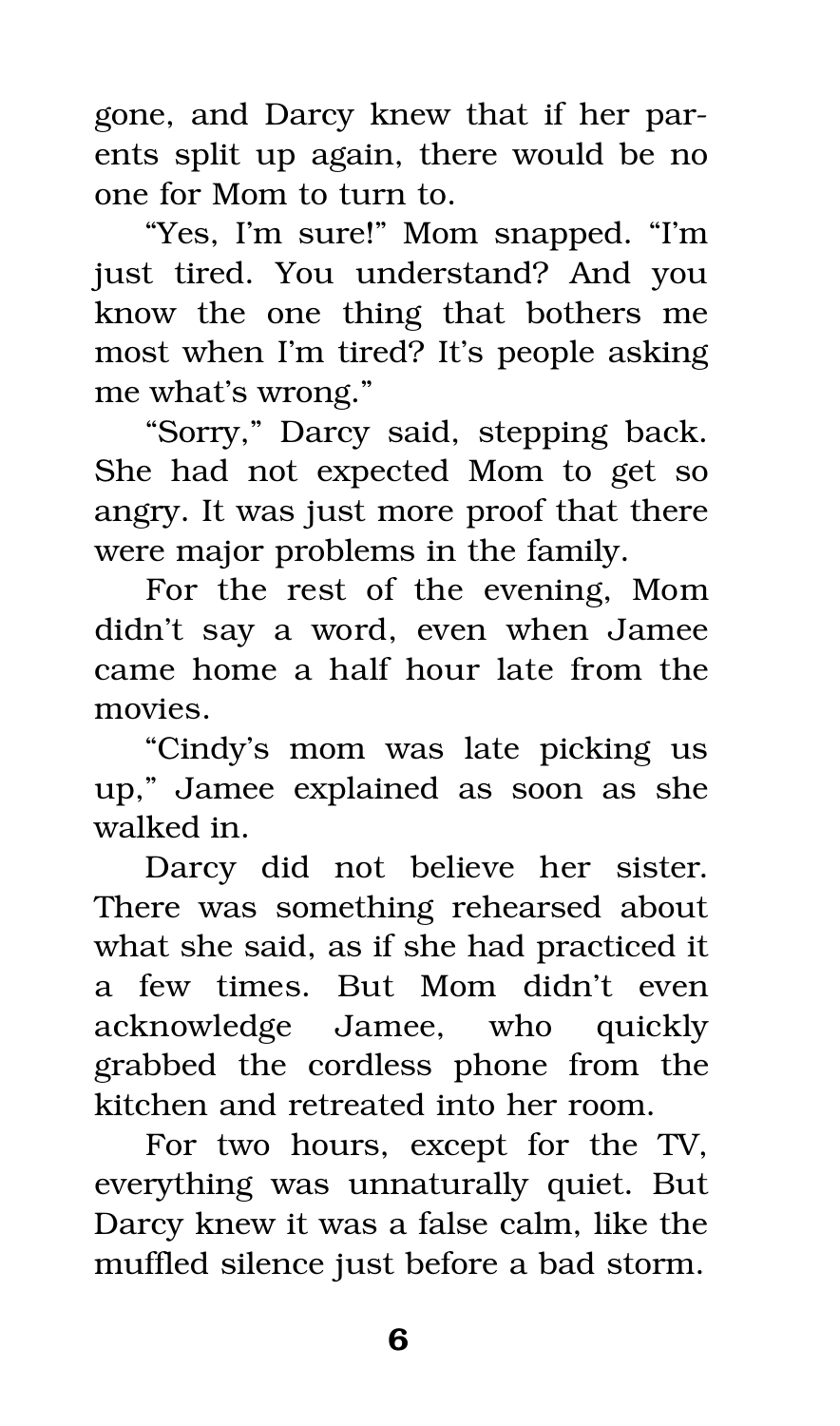As soon as her parents headed into the bedroom, Darcy turned out the lights, locked the doors, and crept into the hallway to find out what was wrong. Now she stood outside her parents' bedroom, trying to catch pieces of their private conversation.

"What can I say to make you feel better about this?" Dad said. Darcy could feel the strain in his voice. He was upset.

"There's nothing you can say," Mom replied. "I'm too old for this, and I don't want to be in this situation. I just can't do it again, Carl. I just can't."

Suddenly Jamee's bedroom door opened, and she stepped into the hallway. Darcy turned and tried to act as if she was walking toward her own bedroom.

"What are you doing?" Jamee whispered, nearly running into Darcy.

"Just going to bed."

"No you're not. You're listening to Mom and Dad, aren't you?"

"*No,*" Darcy whispered. "And keep your voice down."

"Darcy, you're the worst liar. Even in the dark, I can tell you aren't telling the truth. Why don't you just leave them alone?"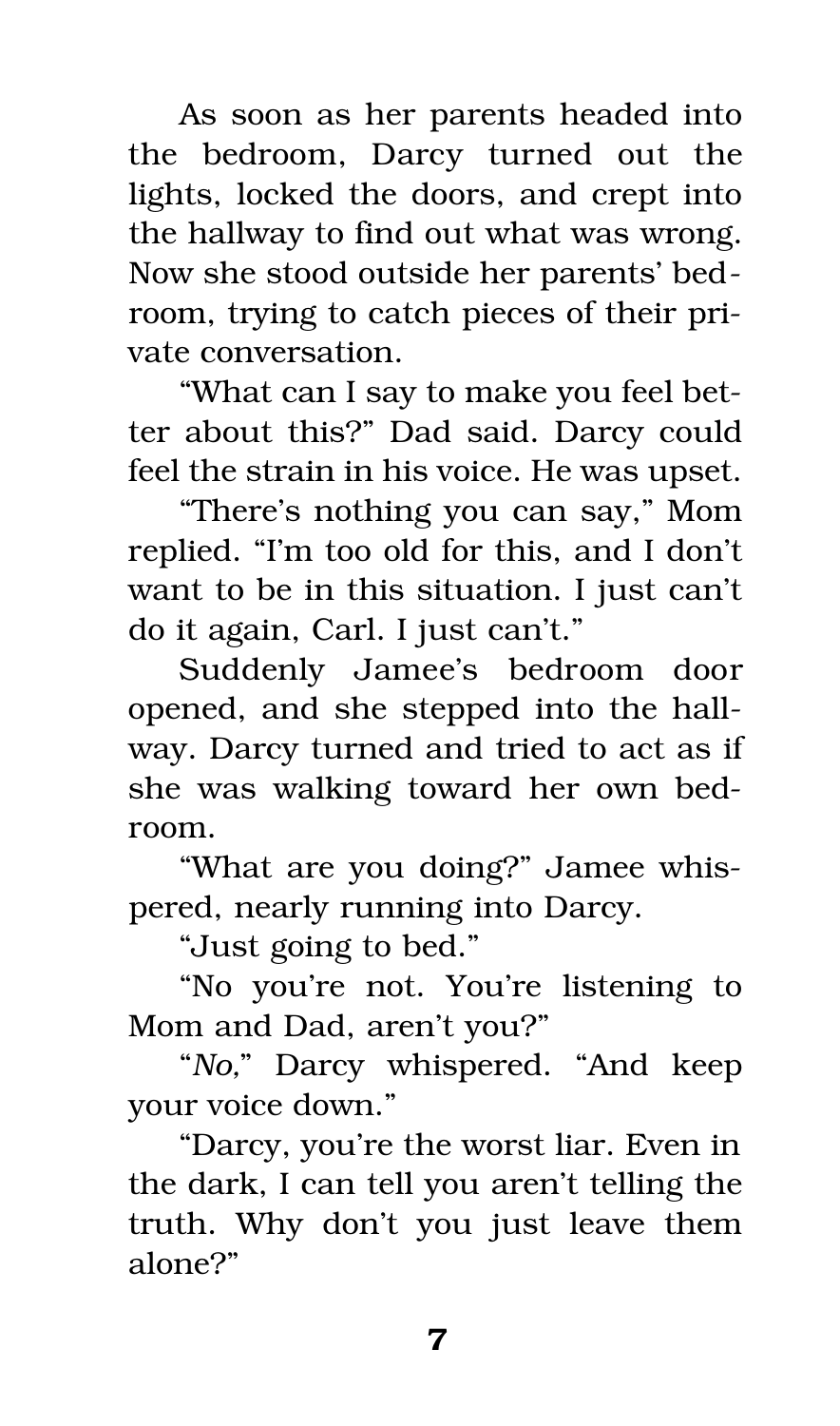"Because something is wrong, Jamee. I know it. They didn't say a word to each other at dinner tonight, and even you had to notice that Mom's been out of it. I'm just worried."

"Maybe she's just in a bad mood or something," Jamee said, but her whisper cracked. Darcy could see Jamee's eyes dart back and forth in the darkness. She was shaking her head the way she always did when she was upset.

Though Jamee talked tough, Darcy knew that her younger sister looked up to Dad more than anyone in the world. Jamee would take it harder than anyone if Mom and Dad were having problems.

"I hope that's all it is, Jamee," Darcy said, though she was sure it wasn't. And she suspected Jamee felt the same way.

Jamee walked into the kitchen, hung up the phone she had grabbed earlier, and poured herself a glass of water. Darcy followed her.

"Why can't things just be easy for once?" Jamee said, leaning against the kitchen wall.

The two were silent for a second. Darcy wished Grandma was there to talk to. Or that Hakeem, her exboyfriend, was somewhere nearby so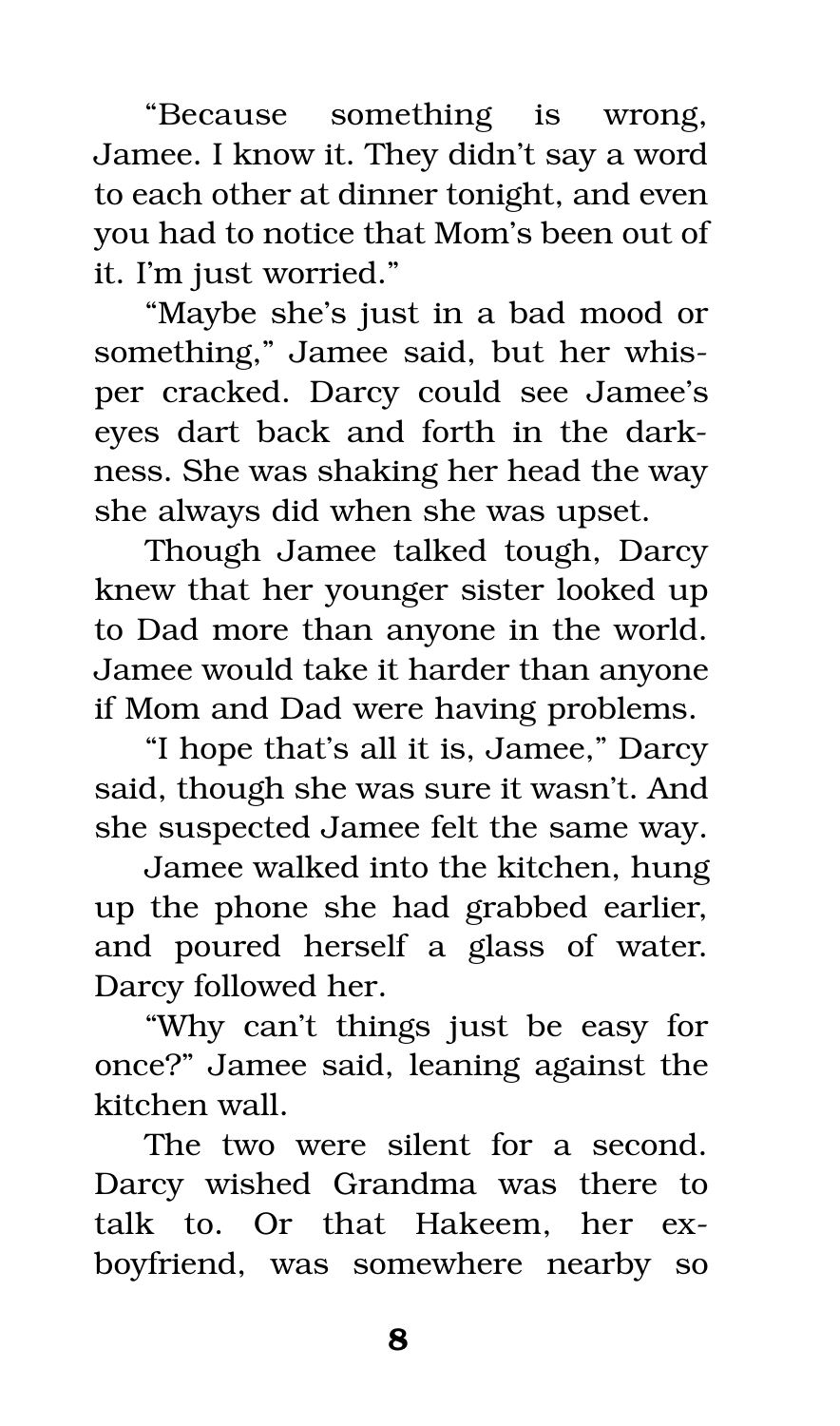she could call him. But Grandma was gone, dead from a massive stroke, and Hakeem was living in Detroit, far away from their crowded neighborhood in southern California.

"I don't wanna think about something bad happening with Mom and Dad. I just can't deal with that," Jamee confessed between sips of water.

"Like you said. Maybe it's not that bad," Darcy replied, trying to keep her sister's spirits up.

"Yeah right," Jamee whispered bitterly. "When are things around here ever better than you expected?"

Before Darcy could reply, her sister turned and walked out of the kitchen. "I'm going to bed," Jamee said as she left. A second later, her bedroom door closed with a soft thud.

Darcy stood at the edge of the dark hallway and listened.

The house was deathly quiet, as if everything had been swept under a heavy blanket of gloom. Reluctantly, she decided to go to bed too.

Lying in bed, Darcy stared at the shadowy ceiling of her room, unable to relax. It was so quiet she could hear the

9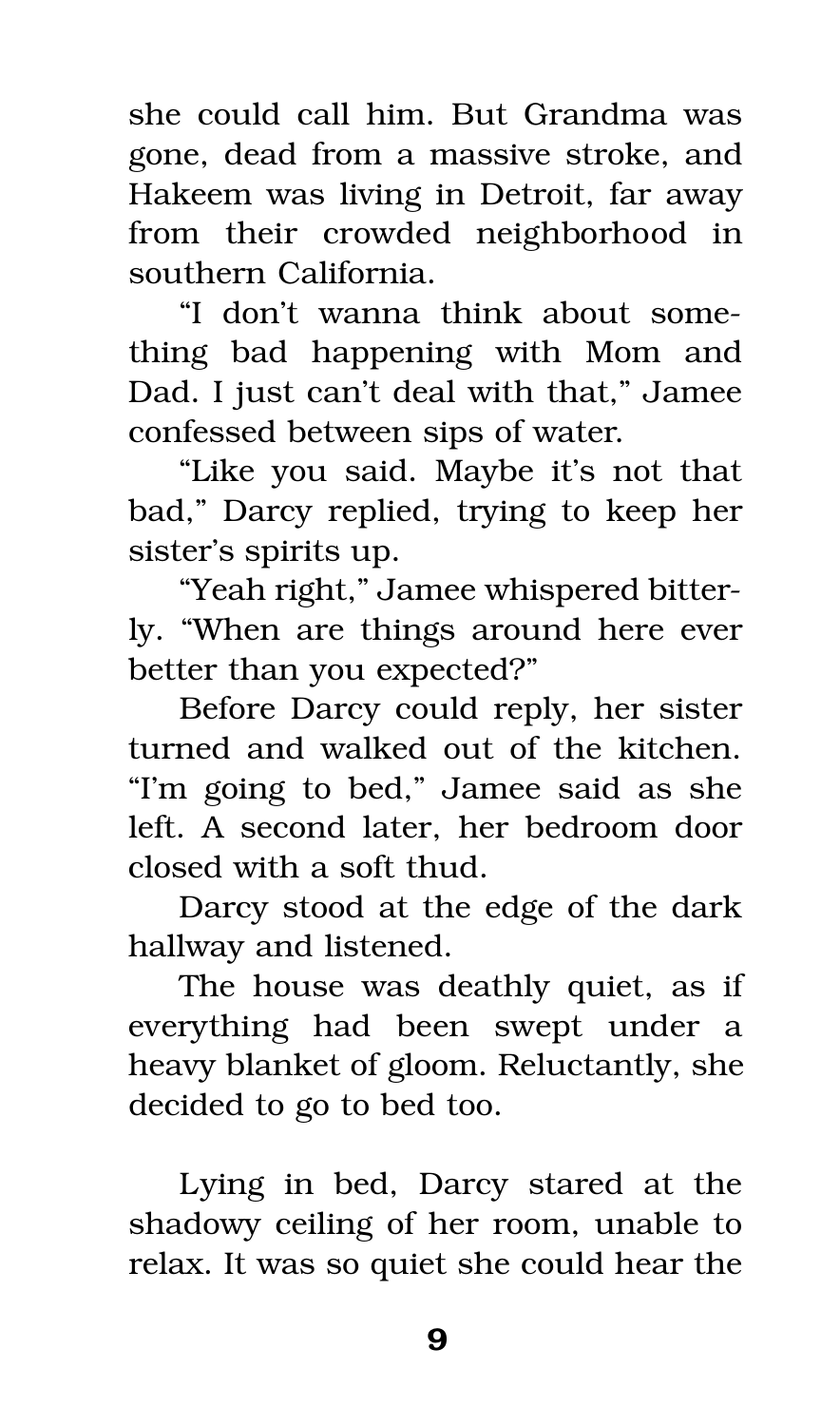rhythmic click of her watch on the other side of the room.

*Tick tick tick.* Like the heartbeat of some unwanted guest.

Darcy's body was tired from a full day of work at Scoops, the new ice cream parlor not far from Bluford High, where she had just finished her sophomore year. But her mind was wide awake, as if she had just drunk ten cups of coffee.

It had been this way for days, even before she noticed the strange tension between her parents. As soon as it got quiet and she was ready to go to sleep, Darcy would remember the afternoon weeks ago, when she was attacked by Brian Mason.

Often the memory was so strong, it was as if he was in the room with her, pinning her down, threatening her again, making her heart race with fear.

"*What's wrong with you?*" Brian's words still insulted her, bouncing inside her mind like ricocheting bullets. When he attacked, Darcy had struggled to free herself, but Brian's grip was strong, like a vise crushing her arm. Sometimes, she still felt the pain from where he had pinned her against the couch in his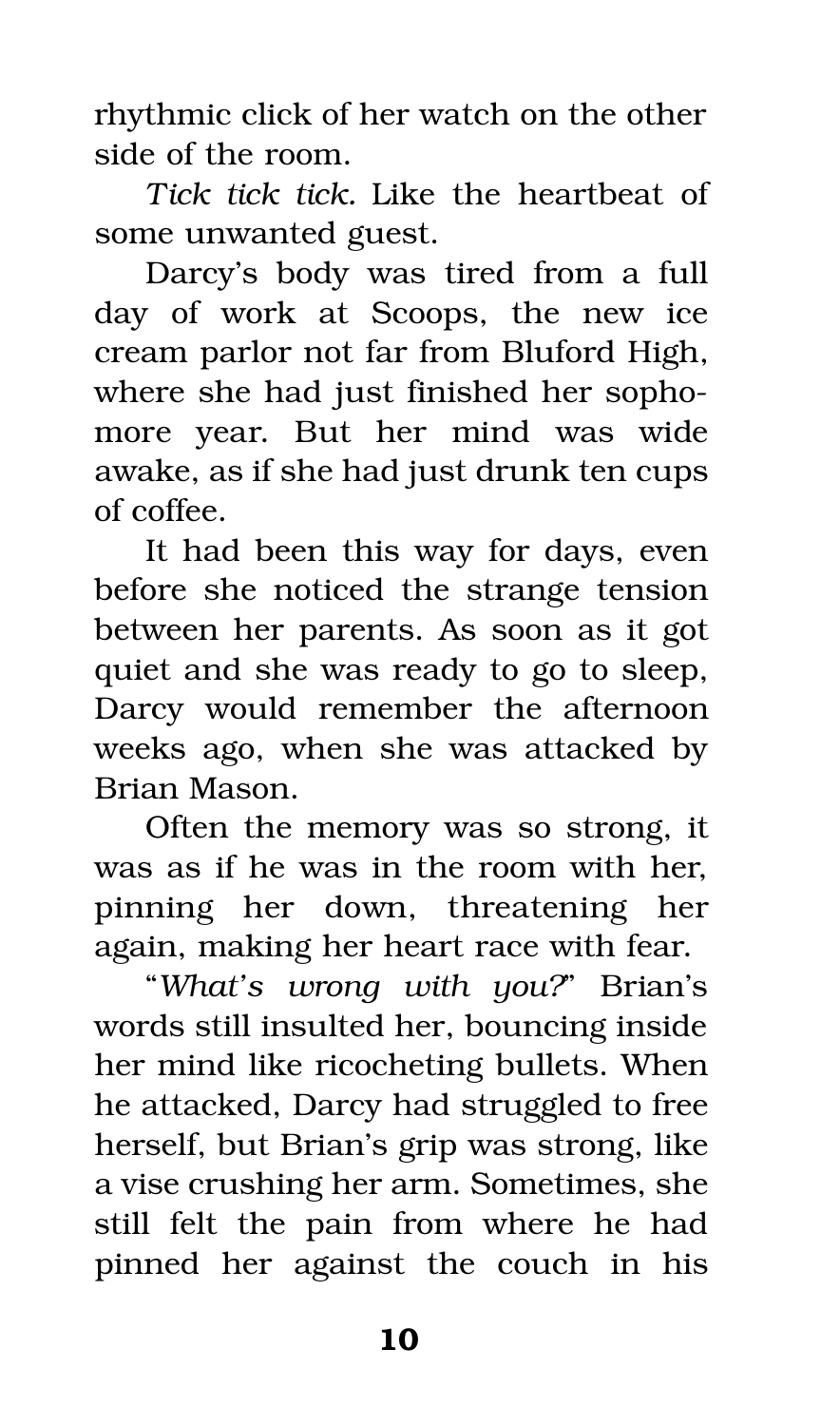apartment.

"Stop it!" she had demanded. "Let me go."

It had been a nightmare that caught Darcy completely off-guard. She had met Brian just before summer vacation began when she babysat for his sister, Liselle. At first, he seemed nice, and for a time, Darcy was flattered by his attention, especially after her old boyfriend, Hakeem Randall, broke up with her. On the day of the attack, Brian invited her to spend time alone with him, and she agreed, lying to her parents so they would let her out. But once she got there, Brian started getting physical with her. Too physical.

*"You're acting like a baby,"* Brian had yelled when Darcy tried to stop him from lifting up her shirt.

Darcy could still feel him gripping her, his wet lips pushing against her neck, his roving hands. His musky smell. On that afternoon, he had touched her more than any other boy, even Hakeem.

No one except Mom and Dad knew of the attack. Not Jamee. Not Hakeem. Not even Tarah Carson, Darcy's best friend. It was a secret, an invisible scar Darcy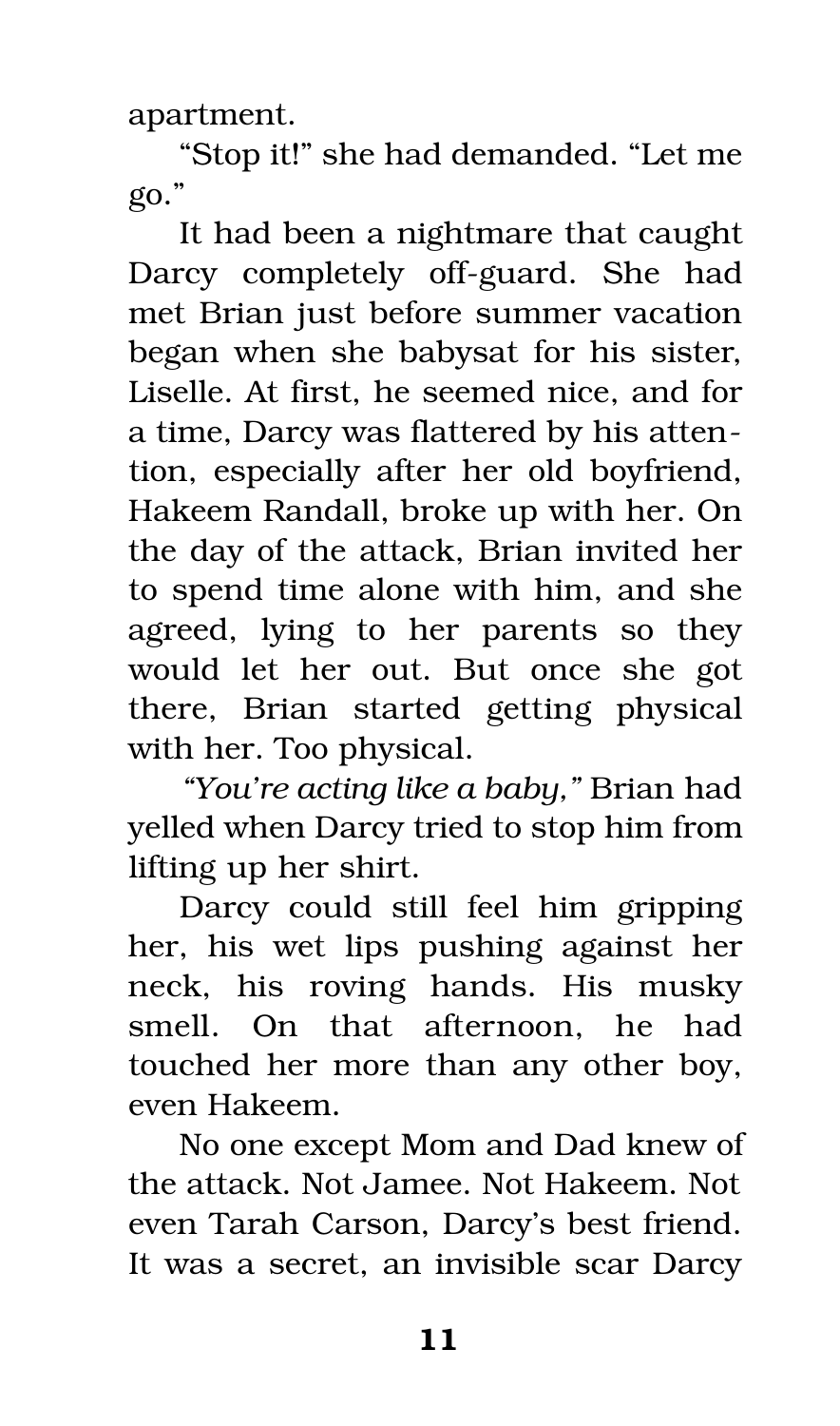faced alone each night.

*If Dad hadn't shown up . . .* 

Darcy could not bear the thought, yet she couldn't escape it either. She knew the dark corner it went to. It was the same conclusion every night.

In fifth grade, just before Dad left, Darcy had gotten into a fight at school with a seventh grade boy who pulled her bra strap, making it snap painfully against her back. To the kid, it was just a joke. But Dad had seen what happened, grabbed the boy and dragged him to the principal's office.

*"What's wrong with you, boy? You treat girls with respect, you hear me*!" Dad had yelled, holding the kid's shirt in his clenched fist. Even the principal looked scared.

It was then Darcy knew her father would always keep her safe. Would protect her when she needed it. Would never allow anyone to hurt her. Dad had proved that again when Brian attacked. He had saved her. He had stopped Brian from going any further. He had found her and brought her home.

But now, with her parents fighting, it seemed Dad might not always be there. Maybe he would go away again, perhaps